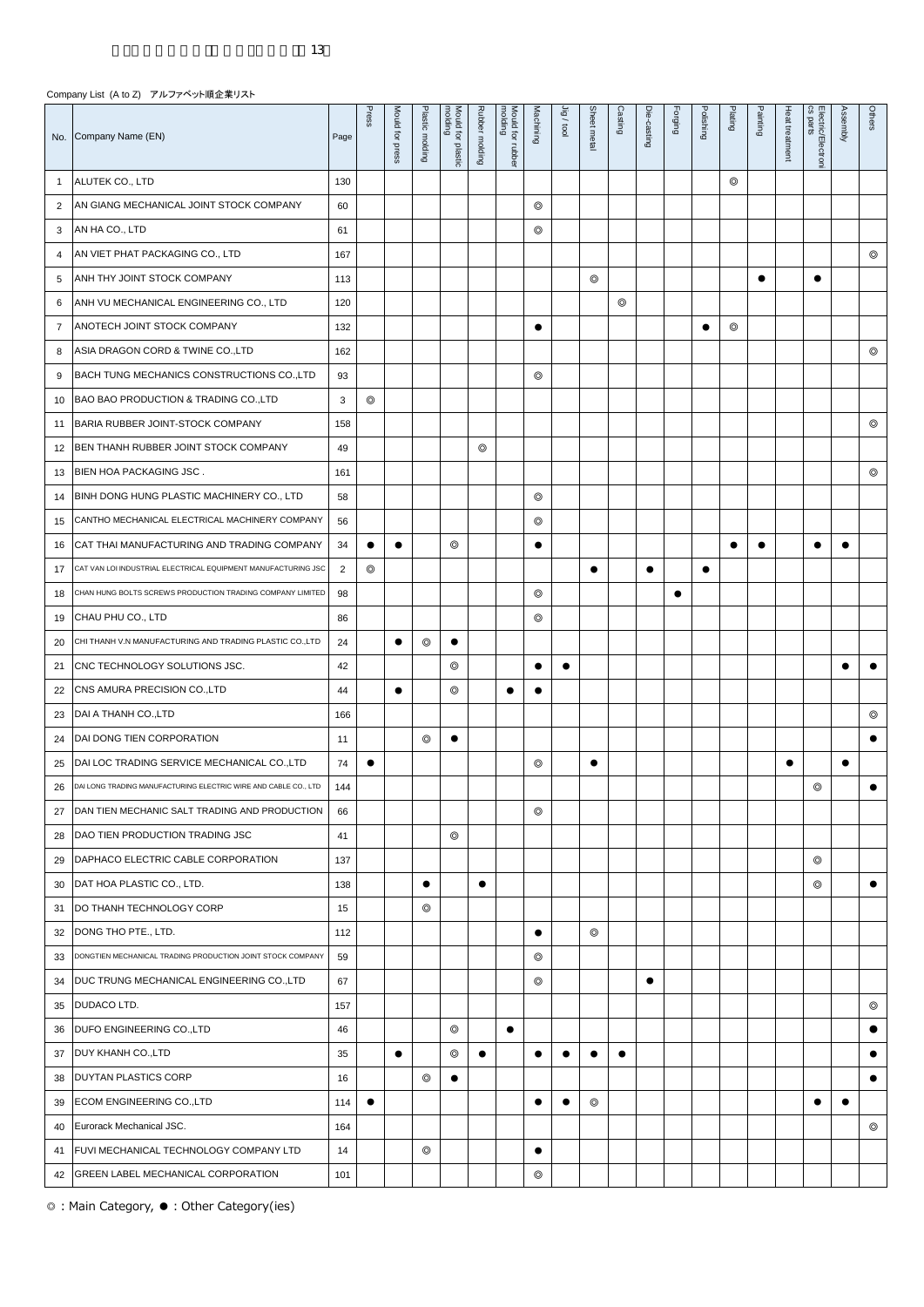|    | No. Company Name (EN)                                   | Page | Press          | Mould for press | Plastic molding | molding<br>Mould for plastic | Rubber molding | molding<br>Mould for rubber | Machining      | Jig/tool | Sheet metal | Casting    | Die-casting | Forging | Polishing | Plating        | Painting  | Heat treatment | cs parts<br>Electric/Electron | Assembly       | Others         |
|----|---------------------------------------------------------|------|----------------|-----------------|-----------------|------------------------------|----------------|-----------------------------|----------------|----------|-------------|------------|-------------|---------|-----------|----------------|-----------|----------------|-------------------------------|----------------|----------------|
| 43 | HAI HA MECHANICAL MANUFACTURING AND TRADING CO., LTD    | 156  |                |                 |                 |                              |                |                             |                |          | $\bullet$   |            |             |         |           |                |           |                |                               | $\bullet$      | $\circledcirc$ |
| 44 | HIEP PHUOC THANH PRODUCTION CO., LTD                    | 125  |                |                 |                 |                              |                |                             |                |          |             |            |             |         |           | $\circledcirc$ | $\bullet$ |                |                               |                |                |
| 45 | HI-TECH RUBBER TECHNOLOGY "GOLDEN KEY" CO.,LTD          | 53   |                |                 |                 |                              | ⊚              |                             |                |          |             |            |             |         |           |                |           |                |                               |                |                |
| 46 | HOA HAO Co.,LTD                                         | 8    |                | $^{\circ}$      |                 |                              |                |                             | $\bullet$      |          |             |            |             |         | $\bullet$ | $\bullet$      |           | $\bullet$      |                               |                |                |
| 47 | HOANG HA TRADING CONSTRUCTION MANUFACTURING CO., LTD    | 75   |                |                 |                 |                              |                |                             | $\circledcirc$ |          |             |            |             |         |           |                |           |                |                               | $\bullet$      |                |
| 48 | HOANG HUNG ELECTROMECHANIC CORPORATION                  | 149  |                |                 |                 |                              |                |                             | $\bullet$      |          |             |            |             |         |           |                | $\bullet$ |                | $\circledcirc$                | $\bullet$      |                |
| 49 | HOANG PHUC MECHANICAL TECHNOLOGY CO.,LTD                | 38   |                |                 | $\bullet$       | $\circledcirc$               |                |                             |                |          |             |            |             |         |           |                |           |                |                               |                |                |
| 50 | HONG CHAU MECHANICAL MANUFACTURING & TRADING CO.,LTD    | 94   |                |                 |                 |                              |                |                             | ⊚              |          |             |            |             |         |           |                |           |                |                               |                | $\bullet$      |
| 51 | HUU LIEN ASIA CORPORATION                               | 159  |                |                 |                 |                              |                |                             |                |          |             |            |             |         |           |                |           |                |                               |                | $^{\circ}$     |
| 52 | HUYNH NGHIEP CO., LTD                                   | 26   |                |                 | $\circledcirc$  |                              |                |                             |                |          |             |            |             |         |           |                |           |                |                               |                |                |
| 53 | IC&T Co., Ltd                                           | 150  |                |                 |                 |                              |                |                             |                |          |             |            |             |         |           |                |           |                | $\circledcirc$                |                | $\bullet$      |
| 54 | KIENTAOMACHINE CO., LTD                                 | 154  |                |                 |                 |                              |                |                             | $\bullet$      |          |             |            |             |         |           |                |           |                |                               | $\circledcirc$ | $\bullet$      |
| 55 | KIM MINH NGOC COMPANY LIMITED                           | 91   |                |                 |                 |                              |                |                             | $^{\circ}$     |          |             |            |             |         |           |                |           |                |                               |                |                |
| 56 | Kim Ngưu co., ltd                                       | 131  |                |                 |                 |                              |                |                             |                |          |             |            |             |         |           | $\circledcirc$ |           |                |                               |                |                |
| 57 | KIMCHUNG ENGINEERING PROCESS, SERVICES, TRADE CO. LTD.  | 119  |                |                 |                 |                              |                |                             |                |          |             | $^{\circ}$ |             |         |           |                |           |                |                               |                |                |
| 58 | KOBE EN&M VIETNAM CO.,LTD.                              | 62   |                |                 |                 |                              |                |                             | ⊚              |          |             |            |             |         |           |                |           |                |                               |                |                |
| 59 | LE QUAN TECHNOLOGY LIMITED CO.,LTD                      | 80   |                |                 |                 |                              |                |                             | $^{\circ}$     |          |             |            |             |         |           |                |           |                |                               |                |                |
| 60 | LIDOVIT TRADING & INDUSTRIAL JSC                        | 118  |                |                 |                 |                              |                |                             |                |          |             | $^{\circ}$ |             |         |           |                |           |                |                               |                | $\bullet$      |
| 61 | LILAMA 18 JOINT STOCK COMPANY                           | 153  |                |                 |                 |                              |                |                             |                |          |             |            |             |         |           |                |           |                |                               | $\circledcirc$ |                |
| 62 | LILAMA 45.1 JOINT STOCK COMPANY                         | 63   |                |                 |                 |                              |                |                             | $\circledcirc$ |          |             |            |             |         |           |                | $\bullet$ |                | $\bullet$                     | $\bullet$      | $\bullet$      |
| 63 | M&H COMPANY LIMITED                                     | 79   |                |                 |                 |                              |                |                             | ⊚              |          |             |            |             |         |           |                |           |                |                               |                |                |
| 64 | MECHANICAL ENGINEERING & METALLURGY JOINT STOCK COMPANY | 68   |                |                 | $\bullet$       |                              |                |                             | ⊚              |          |             | $\bullet$  |             |         |           |                |           | $\bullet$      |                               | $\bullet$      |                |
| 65 | MIDA PRECISION MOLD CORP.                               | 12   |                |                 | $^{\circ}$      |                              |                |                             |                |          |             |            |             |         |           |                |           |                |                               |                |                |
| 66 | MINH MAN PRINTING CO., LTD.                             | 5    | $\circledcirc$ | $\bullet$       |                 |                              |                |                             |                |          |             |            |             |         |           |                |           |                |                               | $\bullet$      | $\bullet$      |
| 67 | MINH QUAN TRADE & MECHANICAL CONSTRUCTION CO., LTD      | 115  |                |                 |                 |                              |                |                             |                |          | $^{\circ}$  |            |             |         |           |                | $\bullet$ |                | ٠                             |                |                |
| 68 | MINH TRI MOLD CO., LTD                                  | 47   |                |                 |                 | $\circledcirc$               |                |                             |                |          |             |            |             |         |           |                |           |                |                               |                |                |
| 69 | MOULD BACH KHOA N.V.C COMPANY                           | 6    |                | $\circledcirc$  |                 |                              |                |                             |                |          |             |            |             |         |           |                |           |                |                               |                |                |
| 70 | NAACO PLASTIC JOINT STOCK COMPANY                       | 19   |                |                 | $\circledcirc$  |                              |                |                             |                |          |             |            |             |         |           |                |           |                |                               |                |                |
| 71 | NACOL INDUSTRIAL CO., LTD                               | 165  |                |                 |                 |                              |                |                             |                |          |             |            |             |         |           |                |           |                |                               |                | ⊚              |
| 72 | NAGAMOCHI COMPANY LIMITED                               | 122  |                |                 |                 |                              |                |                             |                |          |             |            | ⊚           |         |           |                |           |                |                               |                |                |
| 73 | NAKYCO JST COMPANY                                      | 89   |                | $\bullet$       |                 |                              |                |                             | ⊚              |          |             |            |             |         |           |                |           |                |                               |                |                |
| 74 | NAM PHUONG EPS FOAM CO., LTD                            | 160  |                |                 |                 |                              |                |                             |                |          |             |            |             |         |           |                |           |                |                               |                | ⊚              |
| 75 | NAM THAI SON EXPORT IMPORT JSC                          | 17   |                |                 | $\circledcirc$  |                              |                |                             |                |          |             |            |             |         |           |                |           |                |                               |                |                |
| 76 | NAM VIET MOLD CO., LTD                                  | 37   |                |                 |                 | $^{\circ}$                   |                |                             | $\bullet$      |          |             |            |             |         |           |                |           |                |                               |                |                |
| 77 | NAMDUNG CO., LTD                                        | 88   |                |                 |                 |                              |                |                             | $\circledcirc$ |          |             |            |             |         |           |                |           |                |                               |                |                |
| 78 | NAMSON TECHNOLOGY ENGINEERING COMPANY LIMITED.          | 168  |                |                 |                 |                              |                |                             |                |          |             |            |             |         |           |                |           |                |                               |                | $\circledcirc$ |
| 79 | NGOC TUYEN TECHNICAL RUBBER CO.,LTD                     | 51   |                |                 |                 |                              | $\circledcirc$ |                             |                |          |             |            |             |         |           |                |           |                |                               |                | $\bullet$      |
| 80 | NGOHAN JOINT STOCK COMPANY                              | 151  |                |                 | $\bullet$       |                              |                |                             |                |          |             |            |             |         |           |                |           |                | $\circledcirc$                |                |                |
| 81 | NGUYEN DINH RUBBER CO.,LTD                              | 54   |                |                 | $\bullet$       |                              | $\circledcirc$ |                             |                |          |             |            |             |         |           |                |           |                |                               |                |                |
| 82 | NHAT LONG MECHANICAL TRADING CO., LTD                   | 76   |                |                 |                 |                              |                |                             | ⊚              |          |             |            |             |         |           |                |           |                |                               |                |                |
| 83 | NHAT MINH MANUFACTURE DESIGN CO., LTD                   | 29   |                |                 | $^{\circ}$      | $\bullet$                    |                |                             |                |          |             |            |             |         |           |                |           |                |                               |                |                |
| 84 | NHAT TIEN TRADING AND MANUFACTURE CO., LTD              | 30   |                |                 | $\circledcirc$  | $\bullet$                    |                |                             |                |          |             |            |             |         |           |                |           |                |                               |                |                |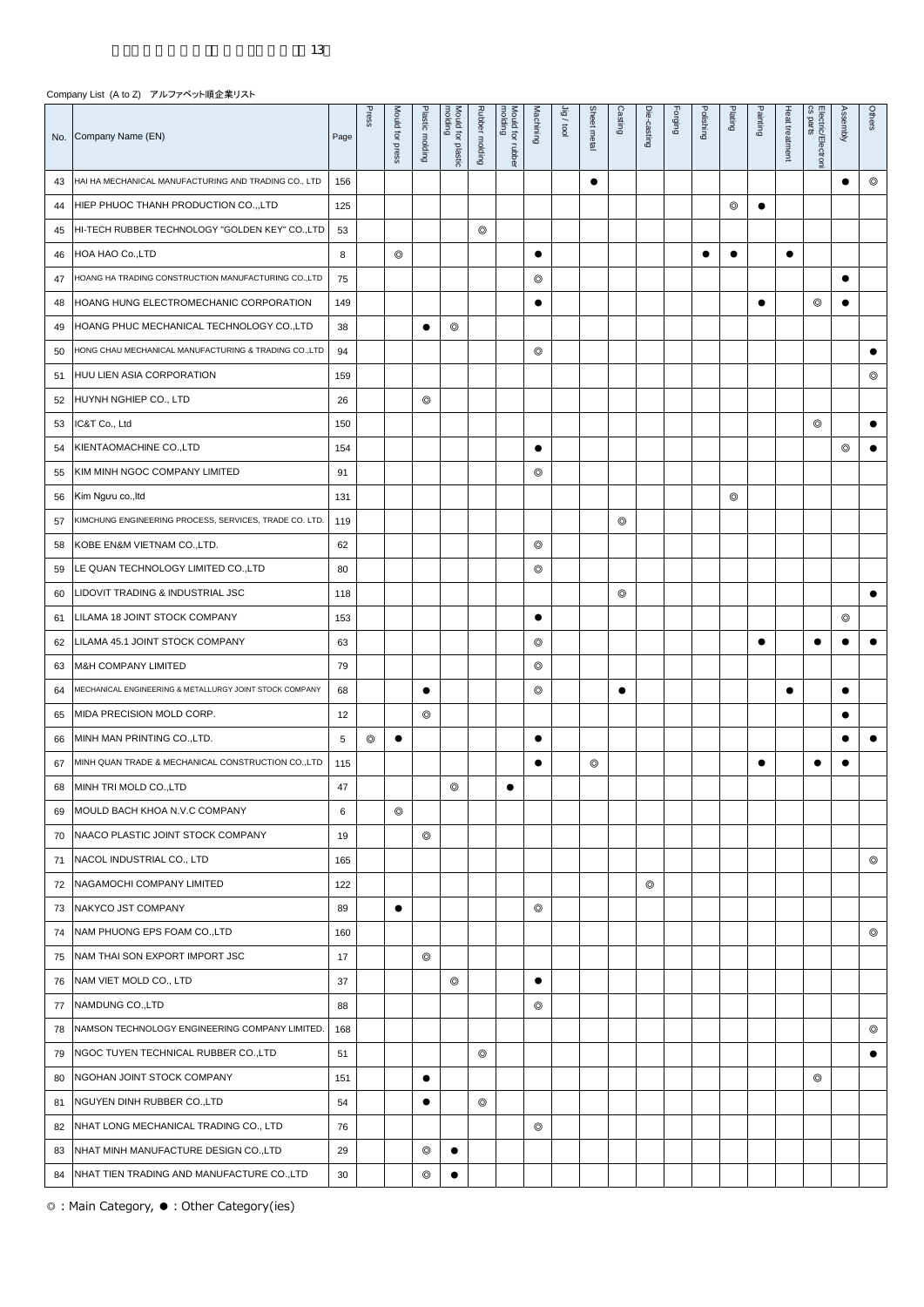|     | No. Company Name (EN)                                               | Page           | Press     | Mould for press | Plastic molding | molding<br>Mould for<br>plastic | Rubber molding | molding<br>Mould for rubber | Machining      | Jig/tool  | Sheet metal    | Casting    | Die-casting | Forging   | Polishing | Plating        | Painting       | Heat treatment | cs parts<br>Electric/Electron | Assembly  | Others     |
|-----|---------------------------------------------------------------------|----------------|-----------|-----------------|-----------------|---------------------------------|----------------|-----------------------------|----------------|-----------|----------------|------------|-------------|-----------|-----------|----------------|----------------|----------------|-------------------------------|-----------|------------|
| 85  | NHI BINH PLASTIC COMPANY LIMITED                                    | 33             |           |                 | $\circledcirc$  |                                 |                |                             |                |           |                |            |             |           |           |                |                |                |                               |           |            |
| 86  | OKUTOMI - NGUYEN ELECTRONIC PRECISION JOINT VENTURE COMPANY LIMITED | 69             |           |                 |                 |                                 |                |                             | ⊚              |           |                |            |             |           |           |                |                |                | $\bullet$                     |           |            |
| 87  | ORION COMPANY LIMITED                                               | 55             |           |                 | $\bullet$       |                                 | ⊚              | ٠                           |                |           |                |            |             |           |           |                |                |                |                               |           | $\bullet$  |
| 88  | OWTEK CO,. LTD                                                      | 82             | $\bullet$ |                 |                 |                                 |                |                             | $^{\circ}$     |           |                |            |             | $\bullet$ |           |                |                |                |                               |           |            |
| 89  | P.M.C Co., Ltd                                                      | 99             |           |                 |                 |                                 |                |                             | $\circledcirc$ |           |                |            |             |           |           |                |                |                |                               |           |            |
| 90  | PHAM CHIEN CONG PRODUCTION AND TRADING CO.,LTD                      | 129            |           |                 |                 |                                 |                |                             |                |           |                |            |             |           |           | $^{\circ}$     |                |                |                               |           |            |
| 91  | PHAN SINH CO., LTD                                                  | 126            |           |                 |                 |                                 |                |                             |                |           |                |            |             |           |           | $^{\circ}$     |                |                |                               |           |            |
| 92  | PHAN VINH SEIMITSU COMPANY LIMITED                                  | 78             |           |                 |                 |                                 |                |                             | $^{\circ}$     | $\bullet$ |                |            |             |           |           |                |                |                |                               |           |            |
| 93  | PHAT SANG MODEL MECHANICAL TECHNOLOGI COMPANY LIMITED               | 36             |           |                 |                 | $^{\circ}$                      |                |                             |                |           |                |            |             |           |           |                |                |                |                               |           |            |
| 94  | PHU AN TRADING AND MANUFACTURING CO., LTD                           | 31             |           |                 | ⊚               |                                 |                |                             |                |           |                | $\bullet$  |             |           |           |                |                |                |                               |           | $\bullet$  |
| 95  | PHU MY PRECISION MECHANICAL COMPANY LIMITED                         | 73             |           |                 |                 |                                 |                |                             | ⊚              |           |                |            |             |           |           |                |                |                |                               |           |            |
| 96  | PHUONG VI CO., LTD                                                  | 43             |           |                 | $\bullet$       | ⊚                               | $\bullet$      |                             |                |           |                |            |             |           |           |                |                |                | $\bullet$                     |           |            |
| 97  | PLASTIC 04 CORPORATION                                              | 21             |           |                 | $^{\circ}$      |                                 |                |                             |                |           |                |            |             |           |           |                | $\bullet$      |                |                               |           | $\bullet$  |
| 98  | PRECISION TECHNOLOGY CO., LTD                                       | 87             |           |                 |                 |                                 |                |                             | $^{\circ}$     |           |                |            |             |           |           |                |                |                |                               |           |            |
| 99  | PRO-VISION SPECIAL STEEL J.S.C                                      | 134            | $\bullet$ |                 | ٠               |                                 |                |                             |                |           | $\bullet$      |            | $\bullet$   |           |           |                |                | $^{\circ}$     |                               |           | $\bullet$  |
| 100 | Q.C.S MECHANICAL CO.,LTD                                            | 105            |           |                 |                 |                                 |                |                             | $^{\circ}$     |           |                |            |             |           |           |                |                |                |                               |           |            |
| 101 | QH PLUS CORPORATION                                                 | 97             |           |                 |                 |                                 |                |                             | $^{\circ}$     |           | $\bullet$      |            |             | $\bullet$ |           | $\bullet$      |                |                |                               |           |            |
| 102 | QTC TECHNOLOGY Ltd., Co                                             | 109            |           |                 |                 |                                 |                |                             |                |           | $^{\circ}$     |            |             |           |           |                |                |                |                               |           |            |
| 103 | Quoc Thang Mold Manufacturer                                        | 10             |           | ⊚               |                 |                                 |                |                             |                |           |                |            |             |           |           |                |                |                |                               |           |            |
| 104 | RANG DONG PLASTIC JOINT-STOCK COMPANY                               | 155            |           |                 |                 |                                 |                |                             |                |           |                |            |             |           |           |                |                |                |                               |           | $^{\circ}$ |
| 105 | SAI GON MECHANICAL AND CASTING JSC.,                                | 71             |           |                 |                 |                                 |                |                             | $^{\circ}$     |           |                | $\bullet$  |             |           |           |                |                |                |                               |           |            |
| 106 | SAI GON PLASTIC JOINT STOCK COMPANY                                 | 20             |           |                 | $^{\circ}$      | $\bullet$                       |                |                             |                |           |                |            |             |           |           |                |                |                |                               |           |            |
| 107 | SAIGON STEEL SERVICE & PROCESSING Co., Ltd.                         | 108            | $\bullet$ | $\bullet$       |                 |                                 |                |                             | $\bullet$      |           | $^{\circ}$     |            |             |           |           |                | $\bullet$      |                | $\bullet$                     |           | $\bullet$  |
| 108 | SAKURA TECHNOLOGY PLASTIC COMPANY LIMITED                           | 28             |           |                 | $^{\circ}$      | $\bullet$                       |                |                             |                |           |                |            |             |           |           |                |                |                |                               |           |            |
| 109 | SAM CUONG MATERIAL ELECTRIC AND TELECOM CORPORATION                 | 147            | $\bullet$ |                 |                 | $\bullet$                       |                |                             |                |           |                |            |             |           |           |                |                |                | $^{\circ}$                    |           | $\bullet$  |
| 110 | SANG TAO JOINT STOCK COMPANY                                        | 111            |           |                 |                 |                                 |                |                             |                |           | ⊚              |            |             |           |           |                |                |                | $\bullet$                     |           |            |
| 111 | SAO KIM ELECTRONICS CORPORATION                                     | 146            |           |                 |                 |                                 |                |                             |                |           |                |            |             |           |           |                |                |                | $\circledcirc$                | $\bullet$ |            |
| 112 | SMC TRADING INVESTMENT JOINT STOCK COMPANY                          | 107            |           |                 |                 |                                 |                |                             |                |           | $\circledcirc$ |            |             |           |           |                |                |                |                               |           |            |
| 113 | SOUTHERN VIETNAM ENGINE and AGRICULTURAL MACHINERY Co., Ltd         | 64             | $\bullet$ | $\bullet$       |                 |                                 |                |                             | ⊚              |           |                |            |             |           |           |                | $\bullet$      | $\bullet$      |                               |           | $\bullet$  |
| 114 | TAI TRUONG THANH LONG AN ELECTRIC CABLES JOINT-STOCK COMPANY        | 142            |           |                 |                 |                                 |                |                             |                |           |                |            |             |           |           |                |                |                | $\circledcirc$                |           |            |
| 115 | TAM HIEP THANH CO., LTD                                             | 116            |           |                 |                 |                                 |                |                             | $\bullet$      |           |                | $^{\circ}$ |             |           |           |                |                |                |                               |           | $\bullet$  |
| 116 | TAN PHU PLASTIC JOINT STOCK COMPANY                                 | 13             |           |                 | $\circledcirc$  |                                 |                |                             |                |           |                |            |             |           |           |                |                |                |                               |           |            |
| 117 | TAN Y PLASTIC & MOULD CO., LTD                                      | 18             |           |                 | $\circledcirc$  |                                 | $\bullet$      |                             | $\bullet$      |           |                |            |             |           |           |                |                |                |                               | $\bullet$ |            |
| 118 | TANNAMDO DEVELOPMENT JOINT STOCK COMPANY                            | 163            |           |                 |                 |                                 |                |                             |                |           | $\bullet$      |            |             |           |           |                |                |                |                               |           | $^{\circ}$ |
| 119 | TAT MACHINERY CORPORATION                                           | 85             |           |                 |                 |                                 |                |                             | $\circledcirc$ |           |                |            |             |           |           |                |                |                |                               |           |            |
| 120 | TAYNINH MECHANICAL JOINT STOCK COMPANY                              | 57             |           |                 |                 |                                 |                |                             | ⊚              |           |                |            |             |           |           |                |                |                |                               |           |            |
| 121 | TBM-MINHPHAT PRODUCING - TRADING CO.,LTD                            | 27             |           |                 | $^{\circ}$      | $\bullet$                       |                |                             |                |           |                |            |             |           |           |                |                |                |                               |           |            |
| 122 | TH COMPANY LIMITED                                                  | 9              |           | $^{\circ}$      | $\bullet$       |                                 |                |                             |                |           |                |            |             |           |           |                |                |                |                               |           |            |
| 123 | Thanh Danh Rubber Manufacturing Co., Ltd                            | 52             |           |                 | $\bullet$       |                                 | ⊚              |                             |                |           |                |            |             |           |           |                |                |                |                               |           | $\bullet$  |
| 124 | THANH LUAN ELECTROPLATING & METALFINISHING                          | 127            |           |                 |                 |                                 |                |                             | $\bullet$      | $\bullet$ |                |            |             |           |           | $\circledcirc$ |                |                |                               |           | $\bullet$  |
| 125 | THANHCONG MODEL MOULDS COMPANY, LIMITED                             | $\overline{7}$ |           | $\circledcirc$  |                 | $\bullet$                       |                |                             |                |           |                |            | $\bullet$   |           |           | $\bullet$      |                |                |                               |           | $\bullet$  |
| 126 | THIEN MY INDUSTRIES CO., LTD.                                       | 133            |           | $\bullet$       |                 |                                 |                |                             |                |           |                |            |             |           |           |                | $\circledcirc$ |                |                               |           |            |

 $\overline{ }$   $\overline{ }$ 

÷

 $\overline{\phantom{a}}$ T T  $\equiv$ T  $\mathbf{r}$  $\mathbf{\overline{1}}$ T T  $\sqrt{2}$ 

÷

 $\overline{\phantom{0}}$ 

T